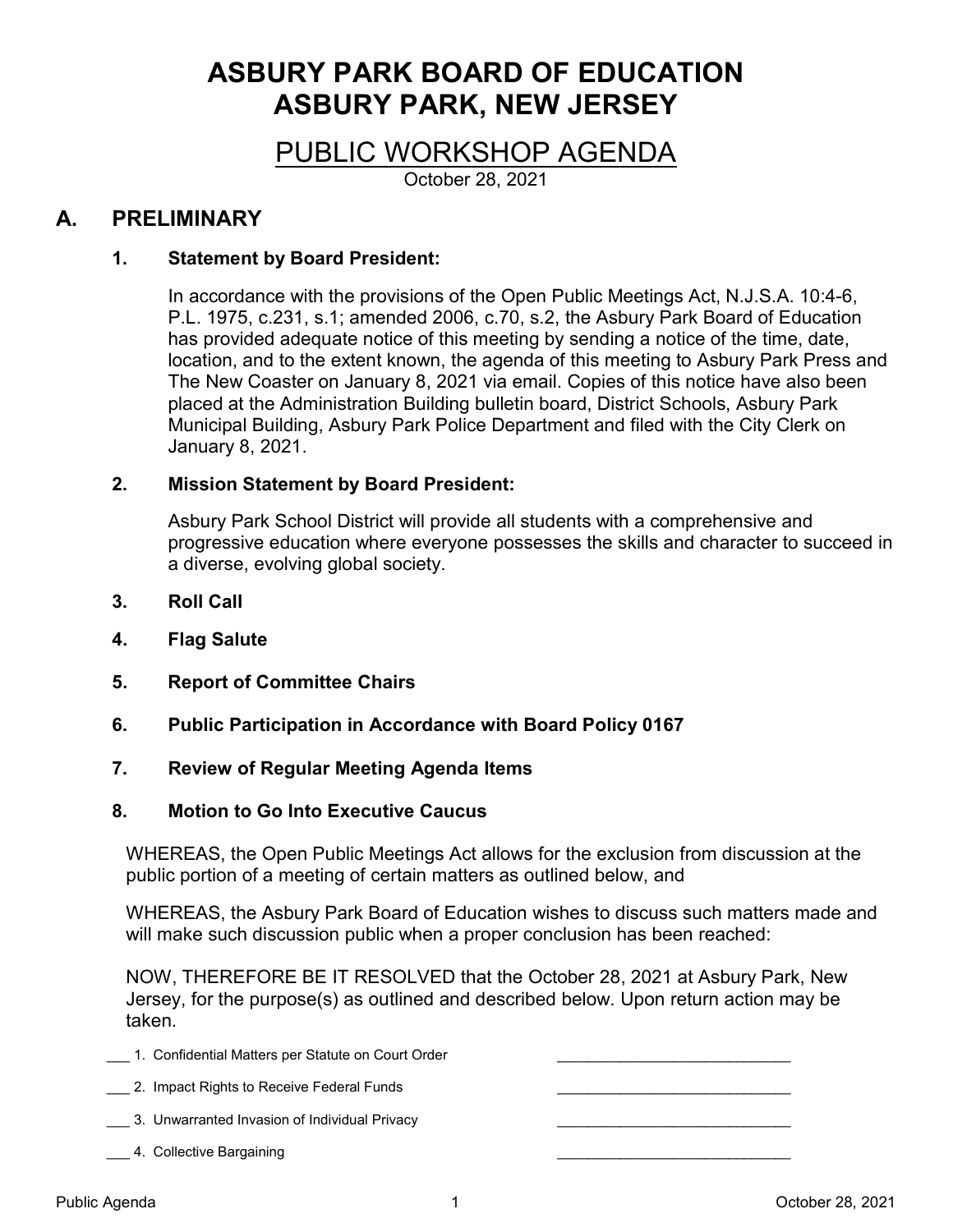\_\_\_ 5. Acquisition of Real Property or Investment of Funds

 $\mathcal{L}_\text{max}$  , and the set of the set of the set of the set of the set of the set of the set of the set of the set of the set of the set of the set of the set of the set of the set of the set of the set of the set of the

 $\mathcal{L}_\text{max}$  and  $\mathcal{L}_\text{max}$  and  $\mathcal{L}_\text{max}$  and  $\mathcal{L}_\text{max}$ 

 $\mathcal{L}_\text{max}$  , and the set of the set of the set of the set of the set of the set of the set of the set of the set of the set of the set of the set of the set of the set of the set of the set of the set of the set of the

 $\mathcal{L}_\text{max}$  , and the set of the set of the set of the set of the set of the set of the set of the set of the set of the set of the set of the set of the set of the set of the set of the set of the set of the set of the

 $\mathcal{L}_\text{max}$  , and the set of the set of the set of the set of the set of the set of the set of the set of the set of the set of the set of the set of the set of the set of the set of the set of the set of the set of the

- \_\_ 6. Public Safety Procedures
- \_\_\_ 7. Litigation or Contract Matters or Att./Client Privilege
- \_\_\_8. Personnel Matters
- \_\_\_ 9. Imposition of Penalties Upon an Individual
- 9. Adjournment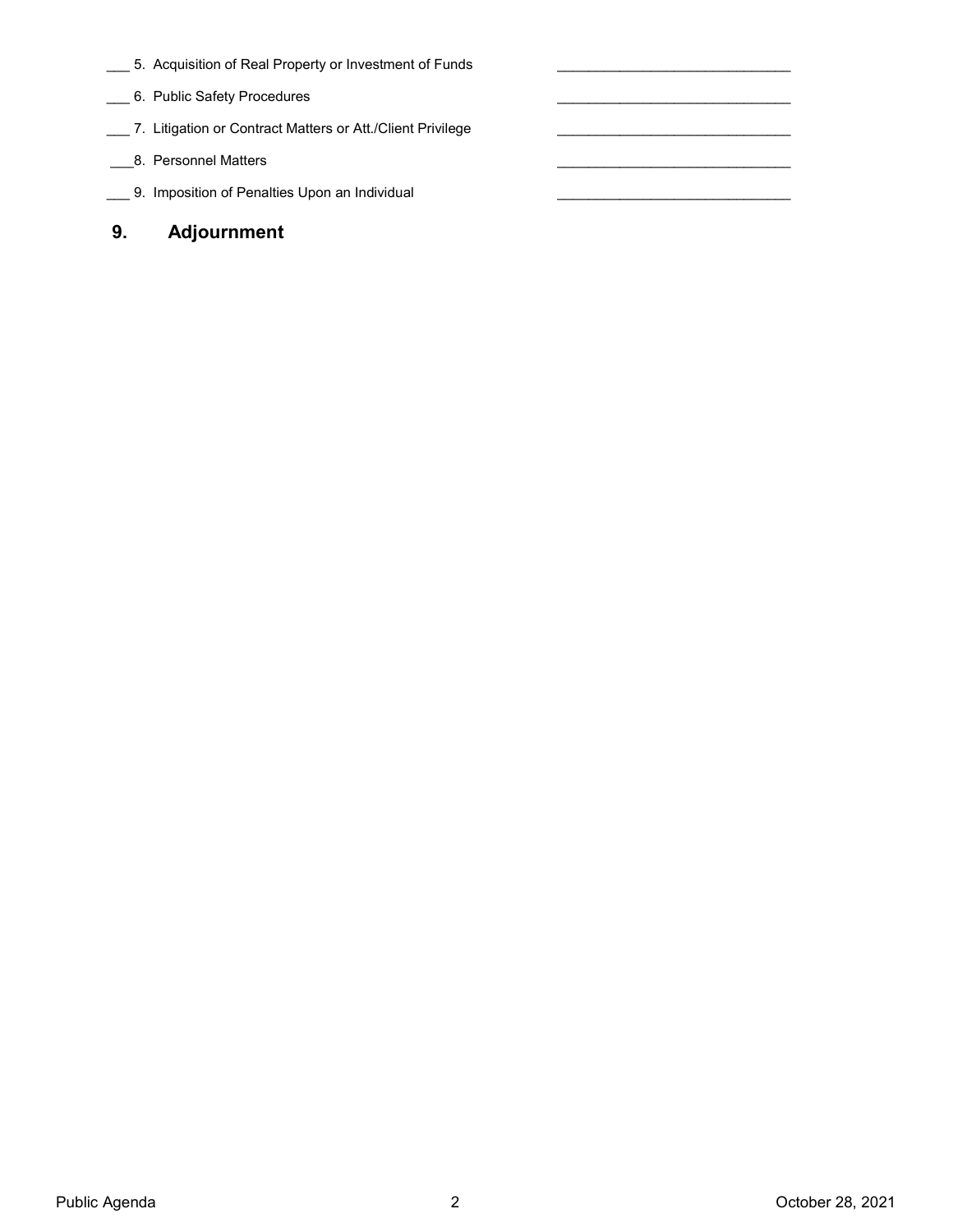# ASBURY PARK BOARD OF EDUCATION ASBURY PARK, NEW JERSEY

PUBLIC AGENDA

October 28, 2021

# A. PRELIMINARY

# 1. Statement by Board President:

In accordance with the provisions of the Open Public Meetings Act, N.J.S.A. 10:4-6, P.L. 1975, c.231, s.1; amended 2006, c.70, s.2, the Asbury Park Board of Education has provided adequate notice of this meeting by sending a notice of the time, date, location, and to the extent known, the agenda of this meeting to Asbury Park Press and The New Coaster on January 8, 2021 via email. Copies of this notice have also been placed at the Administration Building bulletin board, District Schools, Asbury Park Municipal Building, Asbury Park Police Department and filed with the City Clerk on January 8, 2021.

# 2. Mission Statement by Board President:

Asbury Park School District will provide all students with a comprehensive and progressive education where everyone possesses the skills and character to succeed in a diverse, evolving global society.

- 3. Roll Call
- 4. Flag Salute
- 5. Presentations -Student Safety Data System/HIB Report by Dr. Kristie Howard
- 6. Acting Superintendent's Presentation
- 7. Acting Superintendent's Report a. Data Dashboard (Attachment A.7a)
- 8. Monthly HIB Report (Attachment A.8)
- 9. Public Participation in Accordance with Board Policy 0167
- 10. State Monitor's Report
- 11. Acceptance of Minutes
	- a. That the Board approve the minutes of the Workshop Meeting held September 23, 2021. (Attachment A.11a)

| Approved: | Tabled: | <b>Rejected:</b> |
|-----------|---------|------------------|
|-----------|---------|------------------|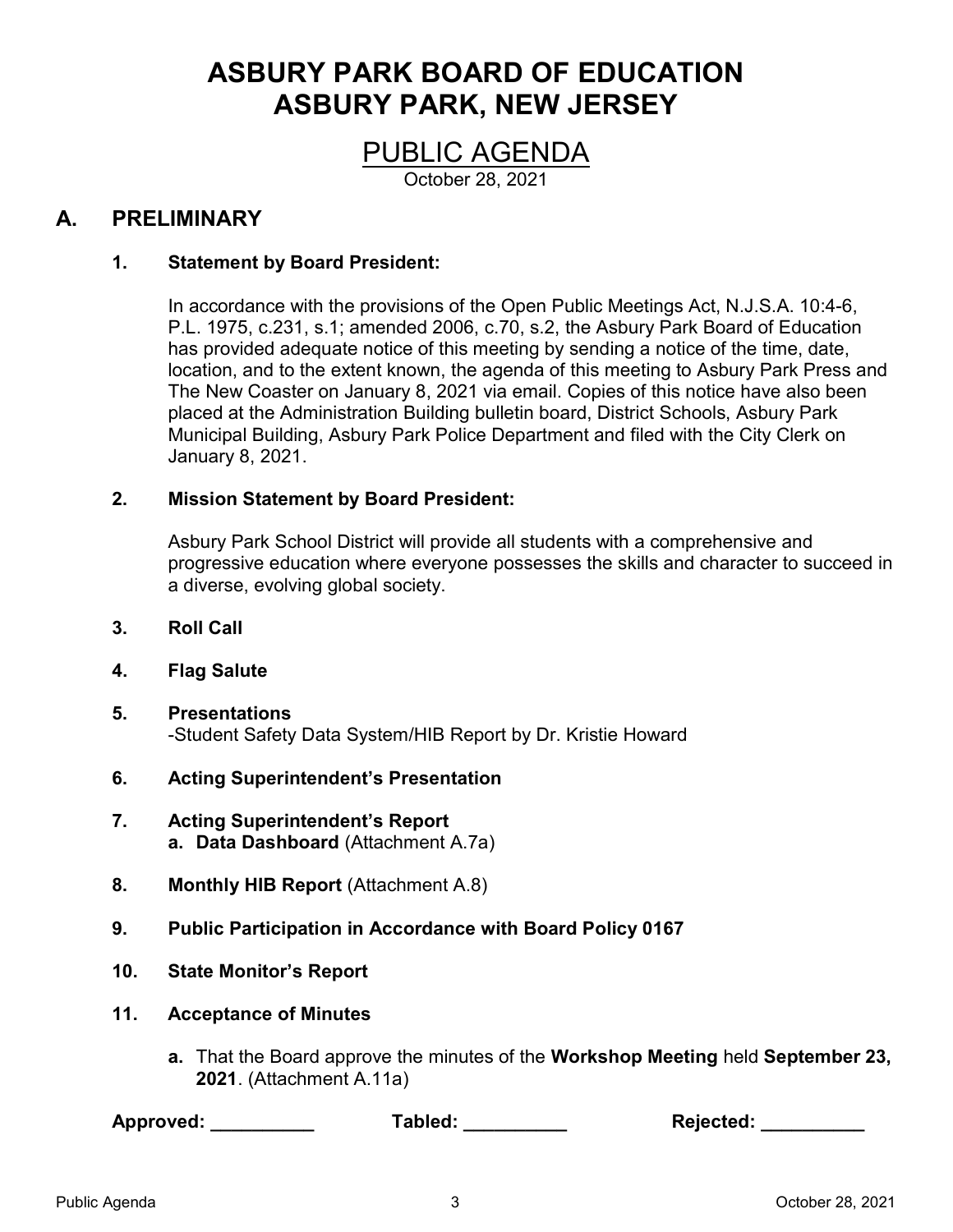b. That the Board approve the minutes of the Regular Meeting held September 23, 2021. (Attachment A.11b)

| Approved: __________                            | Tabled: __________                                                                  | Rejected: _________  |
|-------------------------------------------------|-------------------------------------------------------------------------------------|----------------------|
| September 23, 2021.                             | c. That the Board approve the minutes of the Closed Session Meeting held            |                      |
| Approved: ______________    Tabled: ___________ |                                                                                     | Rejected: __________ |
| (Attachment A.11d)                              | d. That the Board approve the minutes of the Special Meeting held October 7, 2021.  |                      |
| Approved: _____________    Tabled: ___________  |                                                                                     | Rejected: __________ |
| October 7, 2021.                                | e. That the Board approve the minutes of the Closed Session Meetings I held         |                      |
|                                                 |                                                                                     | Rejected: _________  |
| October 7, 2021.                                | f. That the Board approve the minutes of the Closed Session Meetings II held        |                      |
|                                                 |                                                                                     | Rejected: _________  |
| (Attachment A.11g)                              | g. That the Board approve the minutes of the Special Meeting held October 19, 2021. |                      |
|                                                 |                                                                                     | Rejected: _________  |
| 19, 2021.                                       | h. That the Board approve the minutes of the Closed Session Meeting held October    |                      |
| Approved: __________                            | Tabled: __________                                                                  | Rejected: _________  |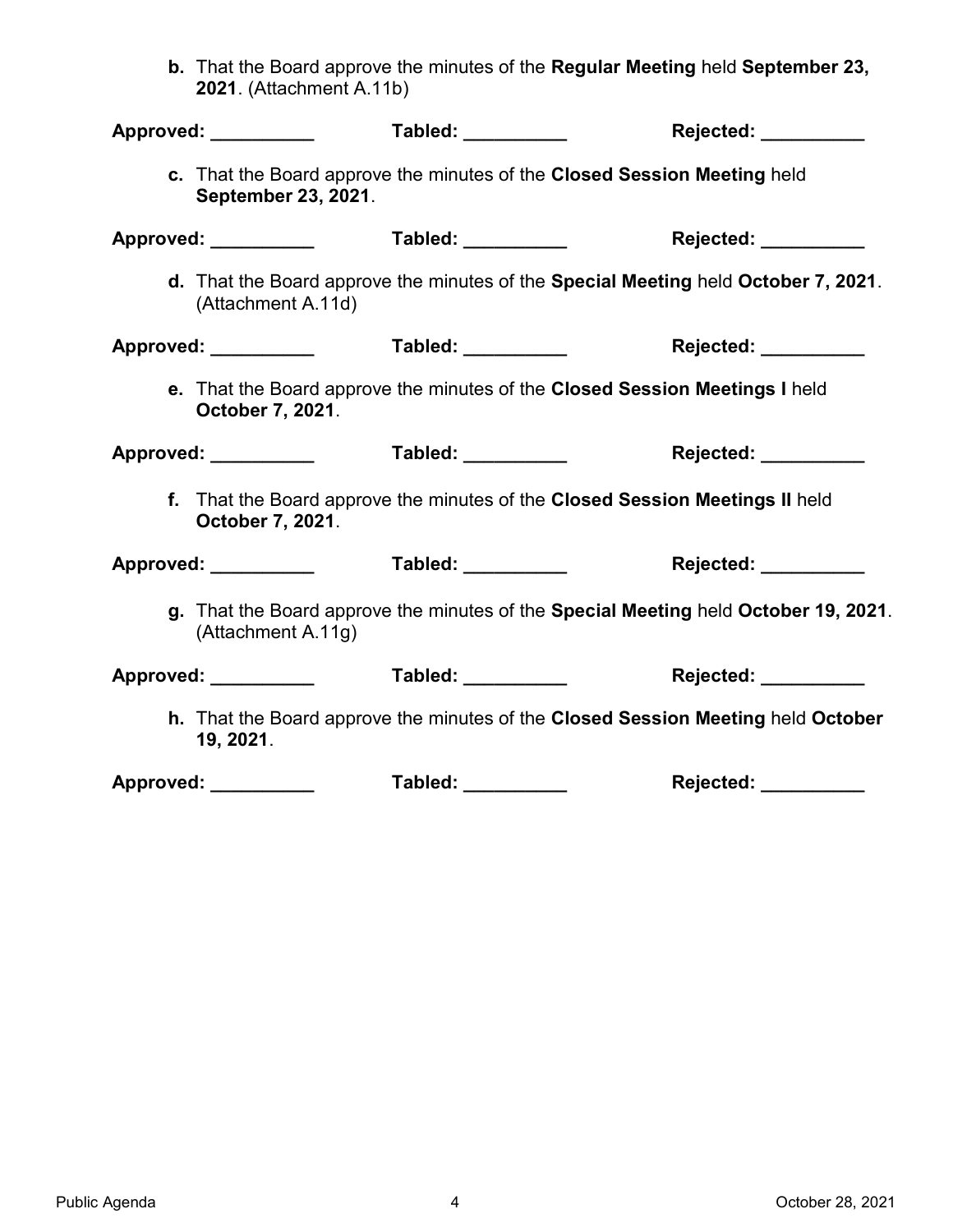### 1. Staff Appointments

Upon the recommendation of the Acting Superintendent, that the Board approves the staff appointments listed below, pending budget funding, sufficient student participation and contingent upon state mandated COVID-19 guidelines.

| a. Sandra Shader  |                                                                                                                                                             |
|-------------------|-------------------------------------------------------------------------------------------------------------------------------------------------------------|
| PCR#:             | 3036-800-038-000001                                                                                                                                         |
| Assignment:       | <b>Reading Specialist</b>                                                                                                                                   |
| Location:         | <b>Bradley School</b>                                                                                                                                       |
| Salary:<br>month) | \$98,100, Step 19MA+30 of the 2021-2022 Teachers Salary Guide (Pro-rated, 10-                                                                               |
| Effective:        | December 1, 2021 through June 30, 2022                                                                                                                      |
| Account:          | 15-120-100-101-040-10                                                                                                                                       |
| Replacing:        | Angela Thomas                                                                                                                                               |
| Contingency       | Start date may change depending on when the replacement Special Education<br>Teacher is hired as well as the issuance of the Reading Specialist certificate |

| b. Elizabeth Hoskins<br>PCR# | 4151-010-080-00001                                    |                                                                |
|------------------------------|-------------------------------------------------------|----------------------------------------------------------------|
| Assignment:                  | AmeriCorps Reduced Part-Time Member                   |                                                                |
| Location:                    | District-Wide                                         |                                                                |
| Salary:                      | \$6,352 Living Allowance as per AmeriCorps Guidelines |                                                                |
| Effective:                   | November 18, 2021 through June 15, 2022               |                                                                |
| Account:                     | 20-431-100-100-075-17                                 |                                                                |
| Contingency:                 |                                                       | Satisfactory Criminal History Review and AmeriCorps guidelines |
| Approved:                    | Tabled:                                               | Rejected:                                                      |

Approved: \_\_\_\_\_\_\_\_\_\_\_\_\_ Tabled: \_\_\_\_\_\_\_\_\_\_\_\_ Rejected: \_\_\_\_\_\_\_\_\_\_

c. Thurgood Marshall Elementary School Co-Curricular Advisors, effective September 1, 2021 through June 30, 2022, to be paid at the rates listed below according to the negotiated agreement using account number 15-401-100-100-100-13.

| <b>Name</b>              | <b>Advisor Position</b>                   | <b>Stipend/Rate</b>          |
|--------------------------|-------------------------------------------|------------------------------|
| <b>Scott Baldwin</b>     | <b>Before/After School</b><br>Supervision | \$41/hr (1hr/day, 5 days/wk) |
| <b>Bertha Spraulding</b> | <b>Before/After School</b><br>Supervision | \$41/hr (1hr/day, 5 days/wk) |

Approved: \_\_\_\_\_\_\_\_\_\_\_\_\_\_\_\_\_\_\_\_\_\_\_ Tabled: \_\_\_\_\_\_\_\_\_\_\_\_\_\_ Rejected: \_\_\_\_\_\_\_\_\_\_\_\_\_

d. High School Co-Curricular Advisors, effective September 1, 2021 through June 30, 2022, to be paid at the rates listed below according to the negotiated agreement using account number 15-401-100-100-010- 13.

| <b>Name</b>             | <b>Advisor Position</b>   | <b>Stipend/Rate</b>                      |
|-------------------------|---------------------------|------------------------------------------|
| <b>Christine Hayes-</b> | Afterschool Detention/7-8 | \$41/hr, 1 hour per day, 4 days per week |
| <b>Schneider</b>        |                           | (on call / as needed)                    |
| <b>Sarah Rede</b>       | <b>Band Director</b>      | \$5,000                                  |
| <b>Christine Hayes-</b> | Class of 2025             | \$820                                    |
| <b>Schneider</b>        |                           |                                          |

| Approved: | $\tau$ abled: | Rejected: |
|-----------|---------------|-----------|
|-----------|---------------|-----------|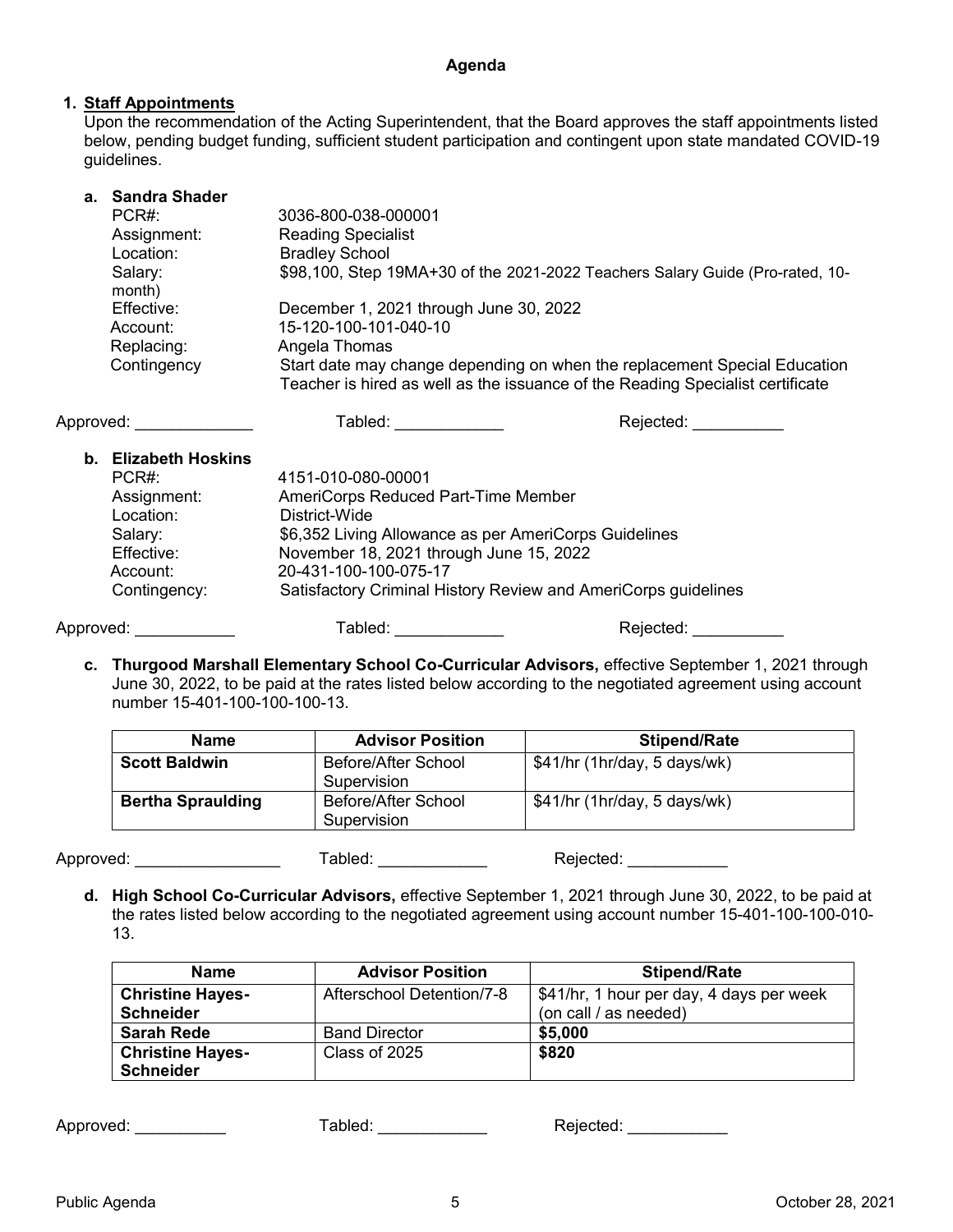e. 2021-2022 Winter Athletic Recommendations, these appointments are effective the 2021-2022 school year using account numbers 15-402-100-100-070-14 and 15-402-100-100-010-14. All appointments and stipends are contingent upon sufficient student participation and state mandated COVID-19 guidelines and NJSIAA regulations. The Board of Education's financial obligation to Coaches and Co-Curricular appointments cease if any sports are cancelled.

| <b>COACHING TITLE</b>    | <b>COACHES</b>            | STEP   STIPEND |
|--------------------------|---------------------------|----------------|
| Asst. Wrestling Coach-MS | <b>Alexander Provenza</b> | \$6.000        |

Approved: \_\_\_\_\_\_\_\_\_\_\_\_\_\_\_\_ Tabled: \_\_\_\_\_\_\_\_\_\_\_\_\_\_ Rejected: \_\_\_\_\_\_\_\_

### 2. 2021-2022 School Year Staff Reassignments and Transfers

Upon the recommendation of the Acting Superintendent, that the Board approves the staff reassignments/transfers listed below.

| <b>Name</b>            | <b>Job Title</b>              | <b>Current Location</b>  | <b>New Location/Assignment</b>        |
|------------------------|-------------------------------|--------------------------|---------------------------------------|
| <b>Brianna Baity</b>   | Teacher Aide/1:1              | <b>Bradley School</b>    | Teacher Aide/Shared; MLK Upper        |
|                        |                               |                          | Elementary School eff. 9/30/2021      |
| <b>Anna Thomas</b>     | <b>Teacher Aide</b>           | <b>MLK Upper</b>         | Teacher Aide/Shared; Bradley          |
|                        |                               | <b>Elementary School</b> | School eff. 9/30/2021                 |
| <b>Christina Welch</b> | Teacher Aide/SP ED            | <b>Thurgood Marshall</b> | Teacher Aide/1:1; Bradley School      |
|                        |                               | School                   | eff. 9/30/2021                        |
| <b>Angel Kames</b>     | <b>ESL Teacher</b>            | High School/7-8          | High School eff. 10/25/2021           |
| <b>Nohemi</b>          | <b>Teacher Aide/Preschool</b> | <b>Bradley School</b>    | <b>Thurgood Marshall/Preschool</b>    |
| <b>Contreras</b>       | SP ED                         |                          | Teacher Aide eff. 10/25/2021          |
| <b>Karen Davis</b>     | <b>Preschool Teacher Aide</b> | <b>Thurgood Marshall</b> | <b>Bradley School/Preschool SP ED</b> |
|                        |                               | School                   | Teacher Aide eff. 10/25/2021          |
|                        |                               |                          |                                       |

Approved: etc. and a state of the Tabled: the Tabled: etc. and Rejected:  $\blacksquare$ 

### 3. Student Teachers/Internships/Field Observations

Upon the recommendation of the Acting Superintendent, that the Board approves the following for Student Teaching/Internships/Field Observations/Clinical Observations.

| <b>Name</b>                | <b>Institution/Program</b> | <b>Assignment</b> | <b>Timeframe</b>                         | <b>Cooperating Staff</b>         |
|----------------------------|----------------------------|-------------------|------------------------------------------|----------------------------------|
|                            |                            |                   |                                          | <b>Member</b>                    |
| Rayna Bazydlo              | <b>Kean University</b>     | Elem K-6 SP ED    | November 11, 2021 &<br>November 18, 2021 | Adrianne Pringle; TMES           |
| <b>Brenna Bryne</b>        | <b>Kean University</b>     | Elem K-6 SP ED    | November 11, 2021 &<br>November 18, 2021 | Marci Ferber; TMES               |
| <b>Kaylee Smith</b>        | <b>Kean University</b>     | Elem K-6 SP ED    | November 11, 2021 &<br>November 18, 2021 | <b>Tierra Hamilton; TMES</b>     |
| <b>Ashley Grosch</b>       | <b>Kean University</b>     | Elem K-6 SP ED    | November 11, 2021 &<br>November 18, 2021 | <b>Shelly Sanders; BES</b>       |
| <b>Rachel Katz</b>         | <b>Kean University</b>     | Elem K-6 SP ED    | November 11, 2021 &<br>November 18, 2021 | Deborahlee Wehner;<br><b>BES</b> |
| Gianna Melillo             | <b>Kean University</b>     | Elem K-6 SP ED    | November 11, 2021 &<br>November 18, 2021 | Lucy Cecere; MLK                 |
| <b>Grace Pandolf</b>       | <b>Kean University</b>     | Elem K-6 SP ED    | November 11, 2021 &<br>November 18, 2021 | Dorothy Bowles; MLK              |
| Arianna<br><b>Parishas</b> | <b>Kean University</b>     | Elem K-6 SP ED    | November 11, 2021 &<br>November 18, 2021 | Meghan Tobino; MLK               |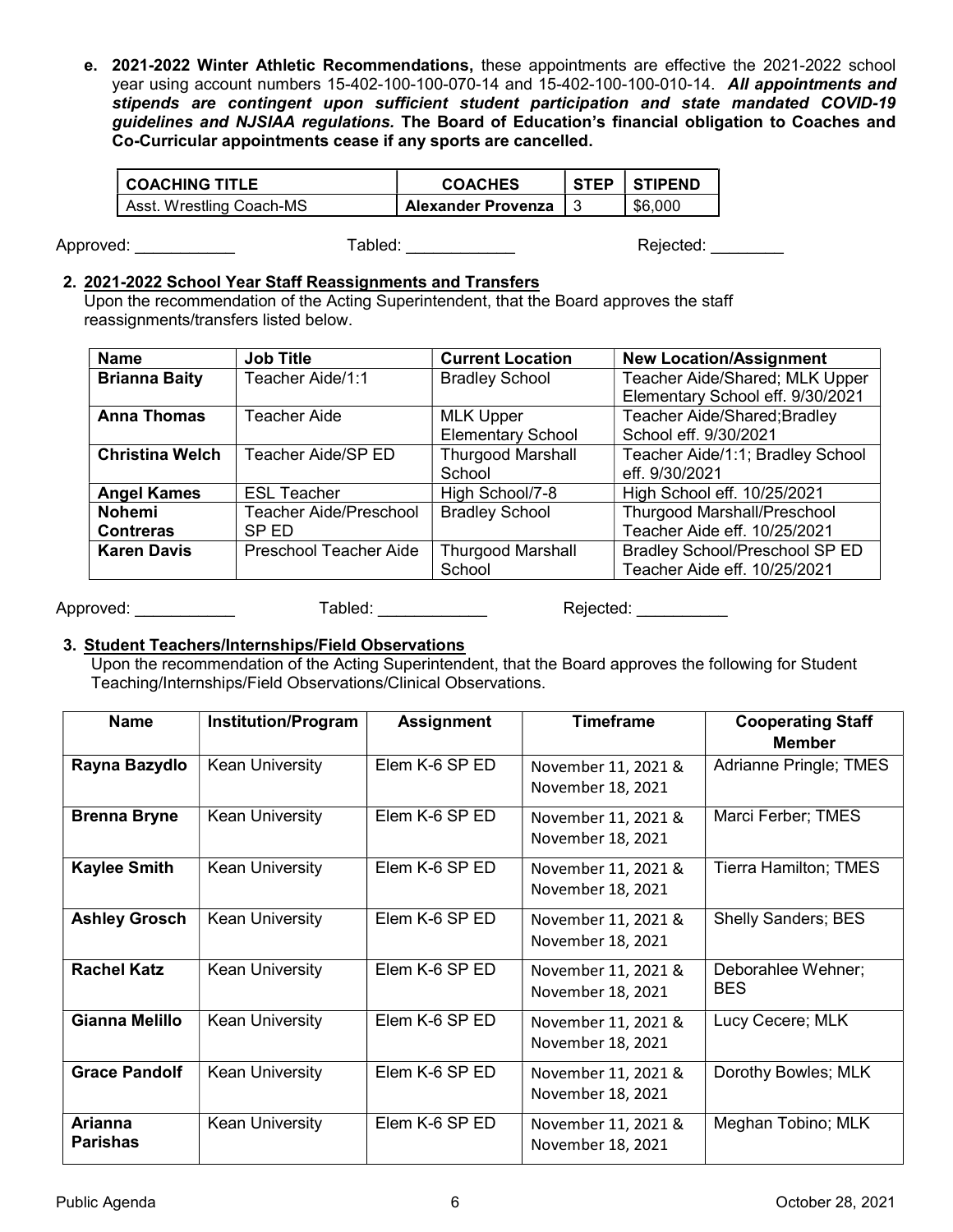| <b>Elijah Pirl</b>               | <b>Kean University</b> | Math 7-12    | November 12, 2021 &<br>November 19, 2021 | Casey Miles; HS     |
|----------------------------------|------------------------|--------------|------------------------------------------|---------------------|
| <b>Lauren Lane</b>               | <b>Kean University</b> | English 7-12 | November 12, 2021 &<br>November 19, 2021 | Jessica Daniels; HS |
| <b>Elizabeth</b><br><b>Stacy</b> | <b>Kean University</b> | English 7-12 | November 12, 2021 &<br>November 19, 2021 | Lauren Golden; HS   |
| Julia Caizza                     | <b>Kean University</b> | History 7-12 | November 12, 2021 &<br>November 19, 2021 | Jean Dortissant; HS |
| <b>Nicholas</b><br>D'Antuono     | <b>Kean University</b> | History 7-12 | November 12, 2021 &<br>November 19, 2021 | David Wronko; HS    |

Approved: \_\_\_\_\_\_\_\_\_\_\_\_\_\_ Tabled: \_\_\_\_\_\_\_\_\_\_\_\_ Rejected: \_\_\_\_\_\_\_\_\_\_\_\_\_\_

#### 4. Salary Adjustment & Corrections

Upon the recommendation of the Acting Superintendent, that the Board approves the following salary adjustments and corrections:

- a. Marcos Terreros, Guidance Counselor, to reflect the 4 extended days in order to complete 2021-2022 scheduling and summer assignments needed for national RAMP certification. Mr. Terreros will be paid at his per diem rate; not to exceed 19 days.
- b. John Napolitani, 2021-2022 Winter HS Head Boys Bowling Coach, to reflect the correct stipend and step; \$7,000, Step 3.
- c. Anthony Petrocelli, 2021-2022 Winter HS Head Girls Bowling Coach, to reflect the correct stipend and step; \$7,000, Step 3.
- d. Brian Wildeman, 2021-2022 Assistant Basketball Coach approved on September 23, 2021 agenda, to reflect the correct stipend and step: \$6,000, Step 3.
- e. Lisa Vojnyk, Special Education Teacher/Science at the High School, will be paid \$115.38 per block including days out of work for professional development and school meetings for teaching an extra block of chemistry each day for Semester 1, effective September 27, 2021 through January 26, 2022 using account number 15-213-100-101-010-10.
- f. Sarita Gogan, Allied Health Teacher at the High School, will be paid \$122.63 per block including days out of work for professional development and school meetings for teaching an extra block of Allied Health effective September 27, 2021 through June 30, 2022 using account number 15-140-100-101-010-10.

Approved: \_\_\_\_\_\_\_\_\_\_\_\_\_\_ Tabled: \_\_\_\_\_\_\_\_\_\_\_\_ Rejected: \_\_\_\_\_\_\_\_\_\_\_

### 5. Leave of Absences

Upon the recommendation of the Acting Superintendent, that the Board approves the attached list of staff leave of absences (Attachment B.5).

Approved: \_\_\_\_\_\_\_\_\_\_\_ Tabled: \_\_\_\_\_\_\_\_\_\_\_\_ Rejected: \_\_\_\_\_\_\_\_\_\_

### 6. Resignation

Upon the recommendation of the Acting Superintendent, that the Board approves the resignation of the following employees:

- a. Christine Hayes-Schneider, K-3 Teacher/TMES for STEAAM After School Academy, effective October 15, 2021, previously approved on September 23, 2021.
- b. Marloudiza McMillan, Curriculum Writer/Science, effective September 15, 2021, previously approved on July 22, 2021.

Approved: etc. Approved: etc. Approved: etc. Approved:  $\blacksquare$  Tabled:  $\blacksquare$  Rejected:  $\blacksquare$ 

### 7. Retirement

Upon the recommendation of the Acting Superintendent, that the Board approves the retirement of the following employee: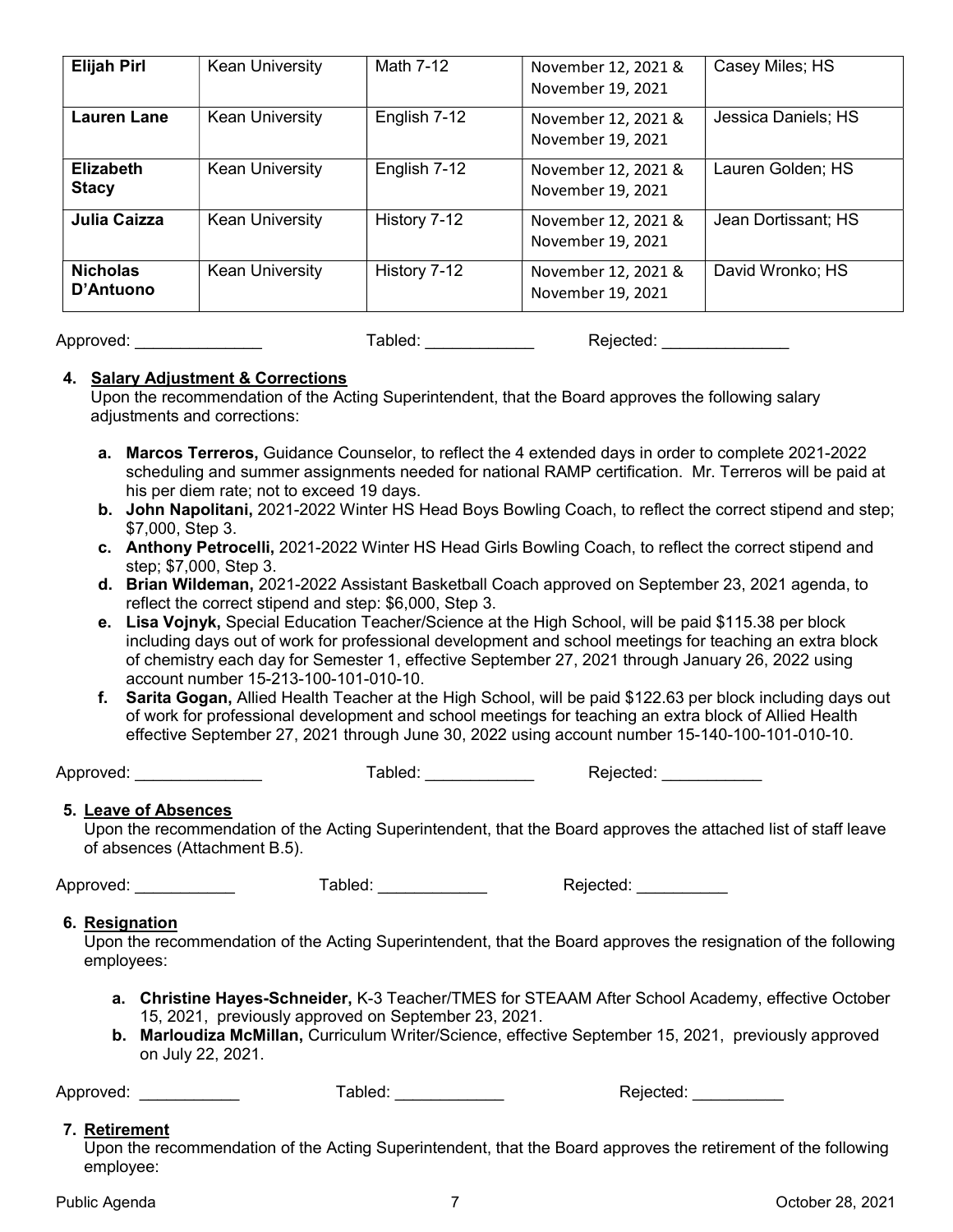| a. Janice Margot, Elementary Teacher, effective January 1, 2022. Ms. Margot has been with the district for |  |
|------------------------------------------------------------------------------------------------------------|--|
| 22 years. (PCR# 3001-500-019-00020)                                                                        |  |

| Approved: ____________                     |                                                                                                | Tabled: ___________                                                   | Rejected: __________                                                                                                                                                                                                                                                                                                                                                                                                               |
|--------------------------------------------|------------------------------------------------------------------------------------------------|-----------------------------------------------------------------------|------------------------------------------------------------------------------------------------------------------------------------------------------------------------------------------------------------------------------------------------------------------------------------------------------------------------------------------------------------------------------------------------------------------------------------|
|                                            | 8. New/Revised Policies and Regulations (First Reading)<br>regulations (Attachment B.8a-B.8d). |                                                                       | Upon the recommendation of the Superintendent that the board approve the following new/revised policies and                                                                                                                                                                                                                                                                                                                        |
| <b>Policies</b>                            | c. 5751 Sexual Harassment of Students (M)                                                      | b. 2425 Emergency Virtual or Remote Instruction Program-New           | a. 1648.14 Safety Plan for Healthcare Settings In School Buildings-COVID-19 (M)-New                                                                                                                                                                                                                                                                                                                                                |
| <b>Regulation</b>                          | d. 5751 Sexual Harassment of Students (M)                                                      |                                                                       |                                                                                                                                                                                                                                                                                                                                                                                                                                    |
| Approved: _____________                    |                                                                                                | Tabled: _____________                                                 | Rejected: ___________                                                                                                                                                                                                                                                                                                                                                                                                              |
| 9. New Policy (Second Reading)<br>$B.9$ ). |                                                                                                |                                                                       | Upon the recommendation of the Superintendent that the board approve the following new policies (Attachment                                                                                                                                                                                                                                                                                                                        |
|                                            |                                                                                                | a. 1648.13 SCHOOL EMPLOYEE VACCINATION REQUIREMENTS-New               |                                                                                                                                                                                                                                                                                                                                                                                                                                    |
|                                            |                                                                                                | Approved: _______________      Tabled: _______________                | Rejected: __________                                                                                                                                                                                                                                                                                                                                                                                                               |
|                                            | Superintendent by the deadline of November 15, 2021.                                           |                                                                       | 10. Upon the recommendation of the Acting Superintendent, that the board approve the submission of the<br>NJQSAC - District Performance Review School Year 2021-2022 to the Monmouth County Executive                                                                                                                                                                                                                              |
|                                            |                                                                                                |                                                                       | Approved: ______________      Tabled: ______________      Rejected: ____________                                                                                                                                                                                                                                                                                                                                                   |
| deadline of October 29, 2021.              |                                                                                                |                                                                       | 11. Upon the recommendation of the Acting Superintendent, that the board approve the submission of the 2021-<br>2022 Emergency Virtual (Remote) Instruction Plan to the Monmouth County Executive Superintendent by the                                                                                                                                                                                                            |
|                                            |                                                                                                | Approved: _______________      Tabled: ______________                 | Rejected: __________                                                                                                                                                                                                                                                                                                                                                                                                               |
|                                            |                                                                                                |                                                                       | 12. Recommend Board Approval for K-12 Spanish curriculum revisions. There is no cost to the district.                                                                                                                                                                                                                                                                                                                              |
|                                            |                                                                                                | Approved: _______________ Tabled: _____________ Rejected: ___________ |                                                                                                                                                                                                                                                                                                                                                                                                                                    |
|                                            |                                                                                                | Cost: Not to exceed \$2,000 Account # 20-218-200-590-040-29           | 13. Recommend Board approval for the Early Childhood Department, in collaboration with Central Jersey<br>Urgent Care, to provide 100 vouchers for flu vaccinations at the office of Central Jersey Urgent Care to<br>assist Preschool families in meeting the state influenza vaccination mandate for preschool-aged children.                                                                                                     |
|                                            |                                                                                                | Approved: _______________ Tabled: _____________ Rejected: ___________ |                                                                                                                                                                                                                                                                                                                                                                                                                                    |
|                                            |                                                                                                |                                                                       | 14. Recommend the BOE approve a field trip request to Deal Lake Flume House, 7th Ave Jetty, Sunset Lake<br>Date of Trip: 1-day trip, week of Nov 8, weather permitting. Rationale: Students have been studying the<br>Deal Lake project to clean our town's lakes since last year. We have had an environmental engineer<br>present to our class we've studied the federal grapt we've viewed drope photography of the issues with |

present to our class, we've studied the federal grant, we've viewed drone photography of the issues with our lakes, we've studied the manufacturers website of the MTD, and recently we've visited the construction site on Memorial and also Deal lake with a member of the Commission. As a result of these experiences and in conversation with members of the Deal Lake Commission, students developed the idea to visit the Deal Lake Flume House to continue their studies. There is no cost to the district.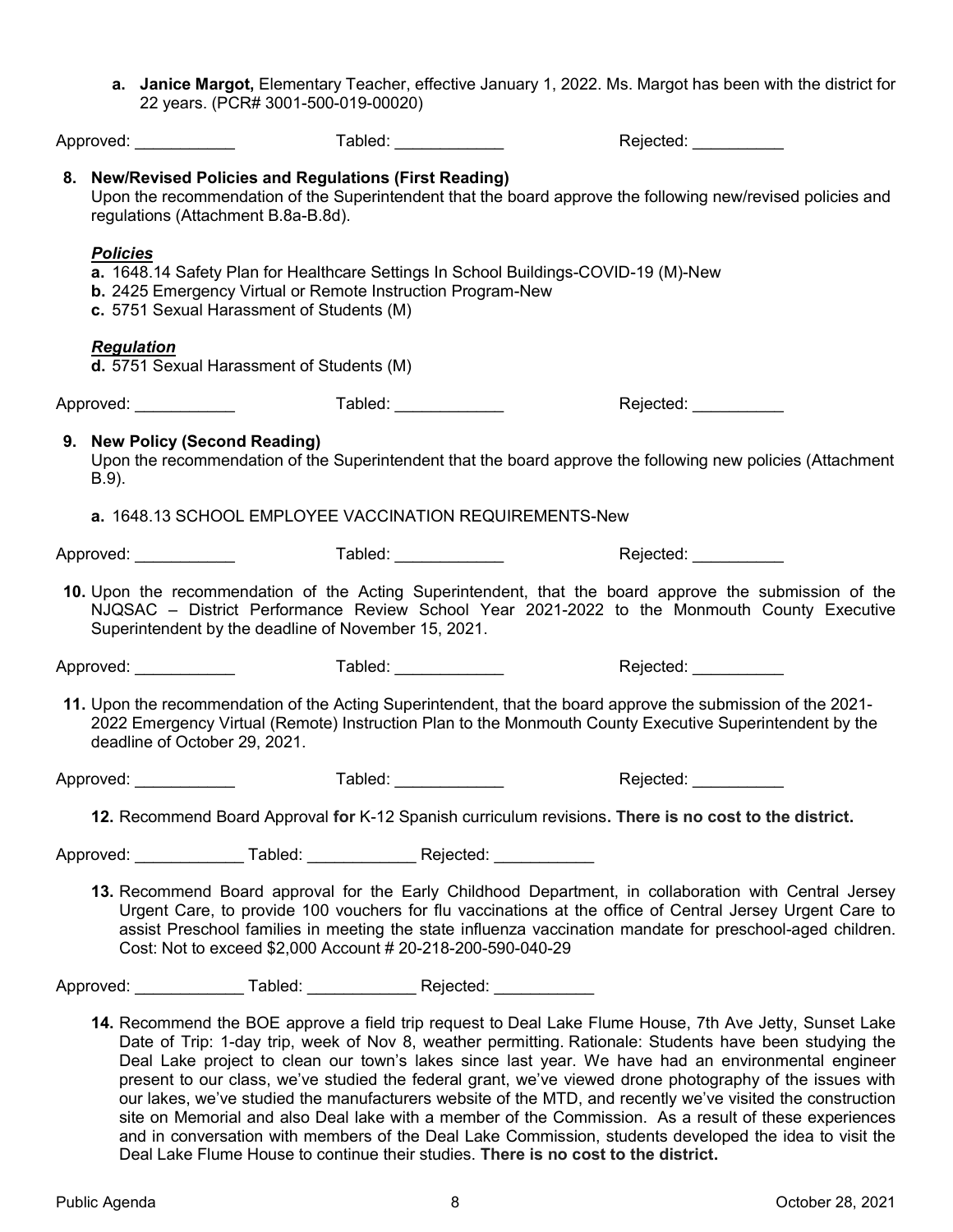| Approved: | Tabled: | Rejected: |
|-----------|---------|-----------|
|-----------|---------|-----------|

15. Recommend Board Approval to obtain licensing of a social and emotional literacy curriculum titled "Dangers of the Mind" for the Alternative Learning Lab at Dr. Martin Luther King Jr. Upper Elementary School. This curriculum will provide a unique perspective on issues that affect students, due to their personal cerebral impediments. Dangers of the mind, LLC. identifies the mental breakdowns that one may face, in order to overcome their negative thoughts, and fundamentally create a sustainable progressive outcome for their future. Over the course of eighteen weeks or thirty-six weeks, students will be able to identify and engage in lessons that are designed to reach, teach and build a strong system of future pioneers that will be able to harness their internal power, and ultimately catapult into their rightful purpose. The cost will include licenses for 290 students and staff. Total Cost: \$6,000 Account Number: 20-485-100- 300-074-20

Approved: Tabled: Tabled: Rejected:

16. Recommend Board approval to obtain licensing of a social and emotional literacy curriculum titled "Dangers of the Mind" for the DMLK@APHS School. This curriculum will provide a unique perspective on issues that affect students, due to their personal cerebral impediments. Dangers of the mind, LLC. identifies the mental breakdowns that one may face, in order to overcome their negative thoughts, and fundamentally create a sustainable progressive outcome for their future. Over the course of eighteen weeks or thirty-six weeks, students will be able to identify and engage in lessons that are designed to reach, teach and build a strong system of future pioneers that will be able to harness their internal power, and ultimately catapult into their rightful purpose. The cost will include licenses for 375 students and staff. Total Cost: \$6,000 Account Number: 20-485-100-300-074-20

Approved: \_\_\_\_\_\_\_\_\_\_\_\_ Tabled: \_\_\_\_\_\_\_\_\_\_\_\_ Rejected: \_\_\_\_\_\_\_\_\_\_\_

### Addenda

1. WHEREAS, a vacancy exists for the position of Superintendent of Schools of the Asbury Park School District; and

WHEREAS, the Asbury Park Board of Education engaged the New Jersey School Boards Association to conduct a search for a Superintendent of Schools; and

WHEREAS, at the conclusion of the Superintendent search process, the Asbury Park Board of Education selected Dr. RaShawn M. Adams to serve as Superintendent of Schools; and

 WHEREAS, on or about October 27, 2021, Dr. Lester Richens, Executive County Superintendent for Monmouth County, reviewed and approved the Superintendent of Schools employment contract between Dr. RaShawn M. Adams and the Asbury Park Board of Education, effective October 28, 2021 through June 30, 2026, in accordance with State law and administrative code, and further authorized the Asbury Park Board of Education to take action on the Superintendent of Schools employment contract at its next public Board of Education meeting;

NOW THEREFORE BE IT RESOLVED, that the Asbury Park Board of Education appoints Dr. RaShawn Adams as its Superintendent of Schools, effective October 28, 2021 through June 20, 2026, in accordance with the terms and conditions of the employment contract that was approved by Dr. Lester Richens, Executive County Superintendent for Monmouth County, on October 27, 2021; and

BE IT FURTHER RESOLVED, that the Board Vice President, Board Secretary and Board Attorney be and are hereby authorized to take any and all actions that are necessary in order to effectuate this action of the Board.

Approved: etc. Approved: etc. Approved: etc. Approved:  $\blacksquare$   $\blacksquare$   $\blacksquare$   $\blacksquare$   $\blacksquare$   $\blacksquare$   $\blacksquare$   $\blacksquare$   $\blacksquare$   $\blacksquare$   $\blacksquare$   $\blacksquare$   $\blacksquare$   $\blacksquare$   $\blacksquare$   $\blacksquare$   $\blacksquare$   $\blacksquare$   $\blacksquare$   $\blacksquare$   $\blacksquare$   $\blacksquare$   $\blacksquare$   $\blacksquare$ 

#### 2. Staff Appointments

Upon the recommendation of the Acting Superintendent, that the Board approves the staff appointments listed below, pending budget funding, sufficient student participation and contingent upon state mandated COVID-19 guidelines.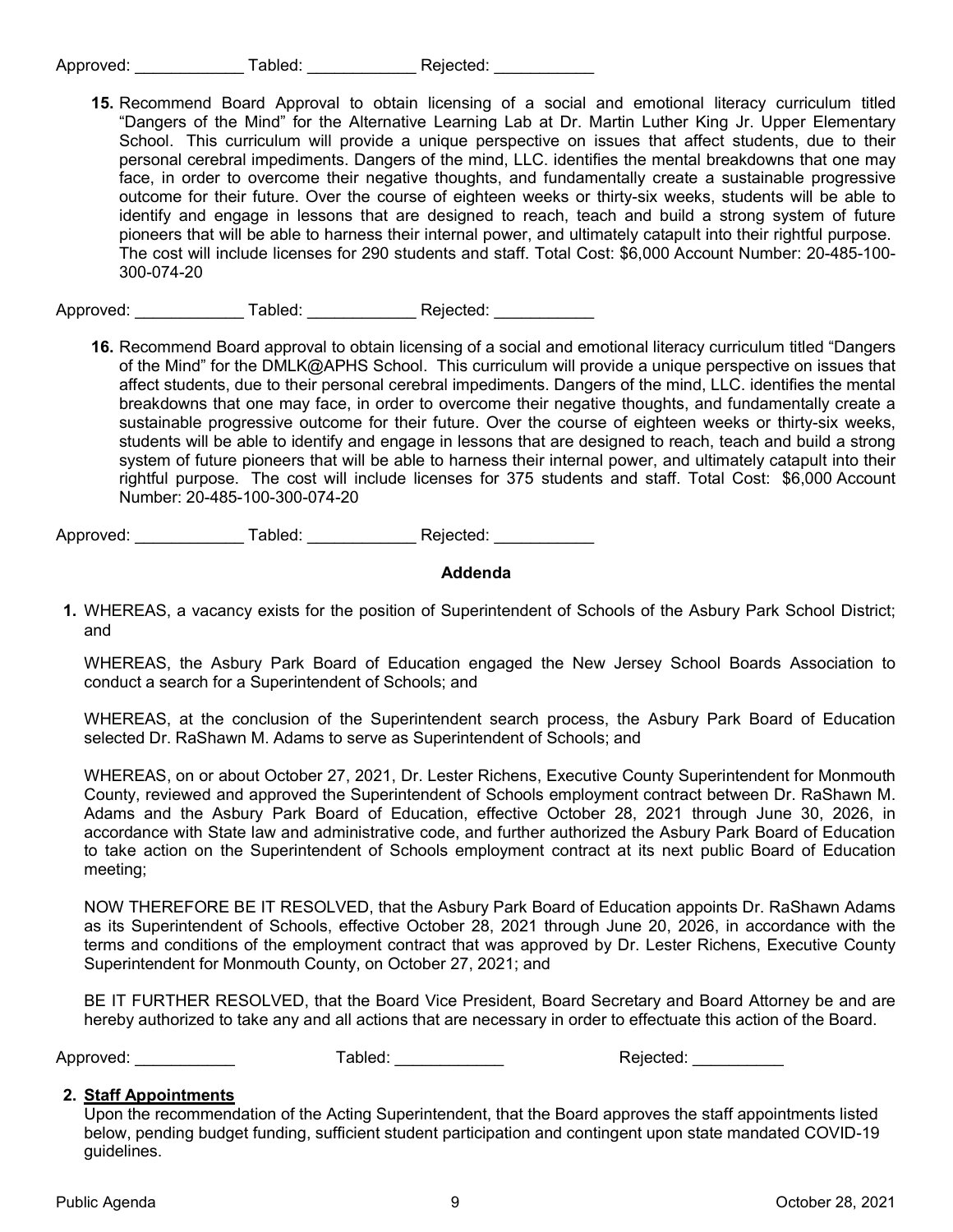#### a. Dr. Lauren Jackson

| PCR#:       | 1507-900-007-00001                                             |
|-------------|----------------------------------------------------------------|
| Assignment: | Principal                                                      |
| Location:   | <b>Thurgood Marshall Elementary School</b>                     |
| Salary:     | \$118,500, Step 1 of 2021-22 Elementary Principal Salary Guide |
| Effective:  | November 1, 2021 through June 30, 2021                         |
| Account:    | 15-000-240-103-100-10                                          |
| Replacing:  | <b>Reginald Mirthil</b>                                        |
|             |                                                                |

Approved: \_\_\_\_\_\_\_\_\_\_\_\_\_\_ Tabled: \_\_\_\_\_\_\_\_\_\_\_\_\_ Rejected: \_\_\_\_\_\_\_\_\_\_\_\_\_\_

#### 3. Resignation

Upon the recommendation of the Acting Superintendent, that the Board approves the resignation of the following employee:

a. Robert Reed, Engineering Tech Teacher, effective October 20, 2021. (PCR#3028-400-048-00002)

Approved: \_\_\_\_\_\_\_\_\_\_\_\_\_\_\_\_ Tabled: \_\_\_\_\_\_\_\_\_\_\_\_\_\_\_ Rejected: \_\_\_\_\_\_\_\_\_\_\_\_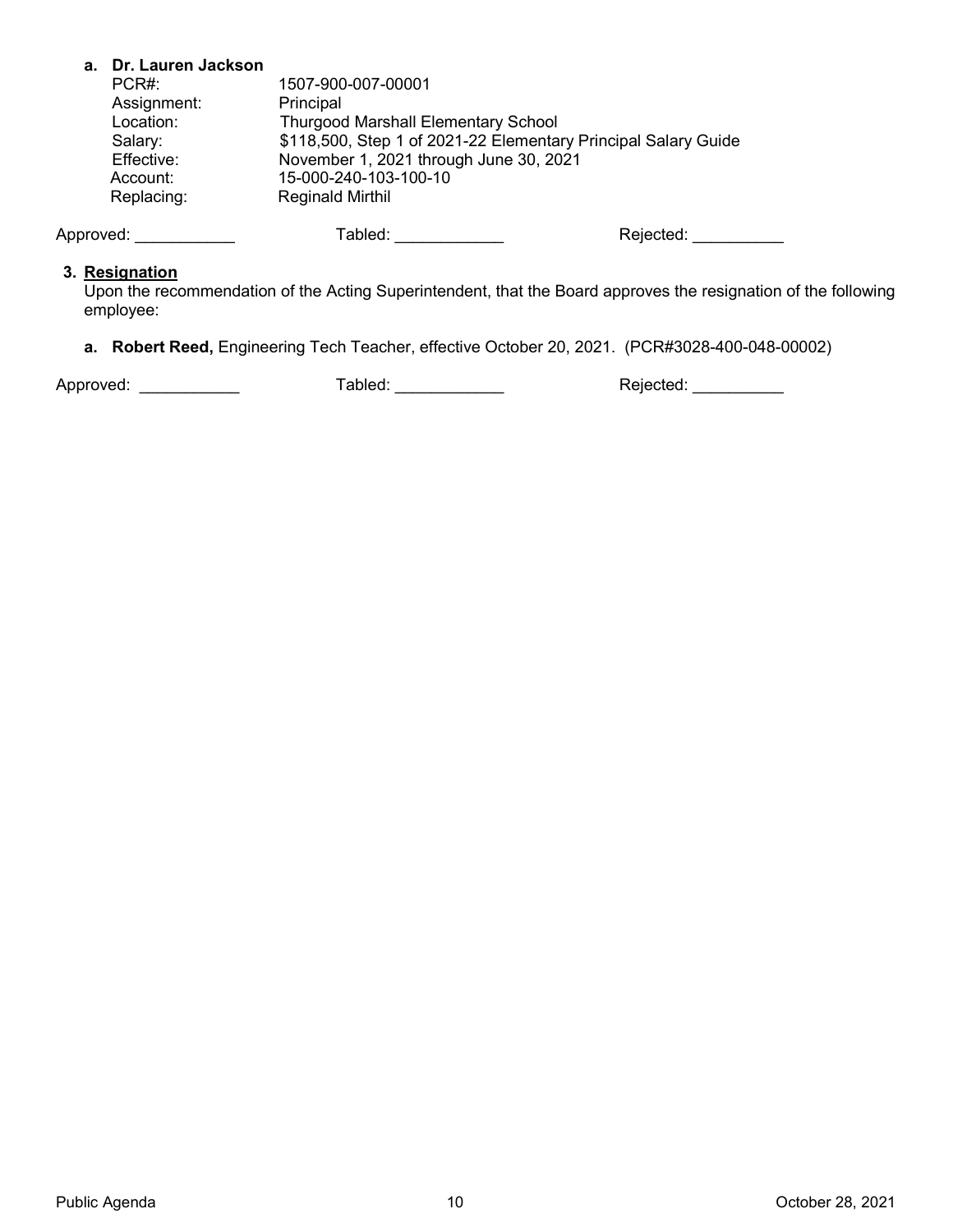# C. RECOMMENDATIONS OF THE BUSINESS ADMINISTRATOR

# 1. Business Services

That the Board approve the following bills and claims:

- (a) Bills and Claims for September 2021 in the amount of \$4,459,840.71 (Attachment C.1a)
- (b) Payroll Report for September 2021 in the amount of \$3,299,313.51 (Attachment C.1b)
- (c) Board Secretary's Report for July 2021 Revised and August 2021 (Attachment C.1c)
- (d) Report of School Monies for July 2021 Revised August 2021 (Attachment C.1d)

| Approved: | Tabled: | <b>Rejected:</b> |
|-----------|---------|------------------|
|           |         |                  |

### 2. Appropriation Adjustments:

That the Board authorize the Business Administrator to make the following adjustments to the 2021-2022 school budget. (Attachment C.2)

Approved: \_\_\_\_\_\_\_\_\_\_ Tabled: \_\_\_\_\_\_\_\_\_\_ Rejected: \_\_\_\_\_\_\_\_\_\_

# 3. Certification of No Over Expenditures

### Secretary's Certification

Pursuant to N.J.A.C. 6:23-2.12(d), I, Geoffrey Hastings, Business Administrator/Board Secretary certify that as of August 2021, no budgetary line item account has obligations and payments (contracted orders) which in total exceed the amount appropriated by the District Board of Education pursuant to N.J.S.A.18A:22-8 and 18A:22-8.1. That the District financial accounts have been reconciled and are in balance.

Board Secretary **Date Date** 

 $\mathcal{L}_\text{max}$  , and the contract of the contract of the contract of the contract of the contract of the contract of the contract of the contract of the contract of the contract of the contract of the contract of the contr

# Board Resolution

Through the adoption of this resolution, we, the Asbury Park Board of Education, pursuant to N.J.A.C. 6:23-2.12(e), certify that as of August 2021, after review of the Secretary's monthly financial report (appropriations section) and upon consultation with the appropriate district officials, that to the best of our knowledge no major account or fund has been over expended in violation of N.J.A.C. 6:20-2.12(B) and that sufficient funds are available to meet the district's financial obligations for the remainder of the fiscal year.

Approved: Tabled: Tabled: Rejected:  $\blacksquare$ 

### 4. Travel and Professional Development

Resolved that the Asbury Park Board of Education approve the travel and professional development requests as per the attached listing. (Attachment C.4)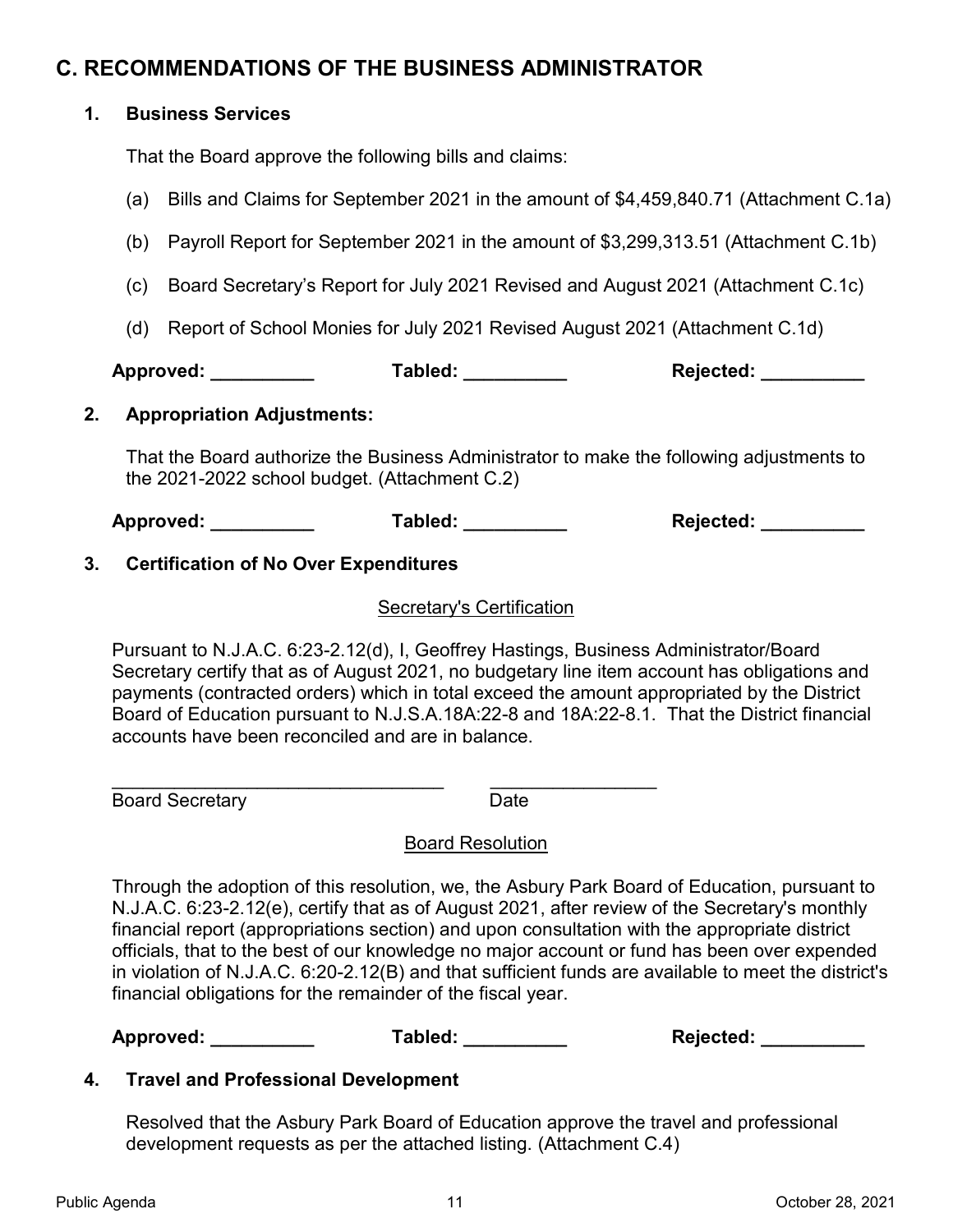# 5. Submission of Comprehensive Maintenance Plan

WHEREAS, the Department of Education requires New Jersey School Districts to submit a three-year Comprehensive Maintenance Plan and M-1 form documenting "required" maintenance activities for each of its public-school facilities, and

WHEREAS, the required maintenance activities as listed in the attached documents for the various school facilities of the Asbury Park School District are consistent with these requirements, and

WHEREAS, all past and planned activities are reasonable to keep school facilities open and safe for use or in their original condition and to keep their system warranties valid,

 NOW THEREFORE BE IT RESOLVED, that the Asbury Park School District hereby authorizes the School Business Administrator to submit the attached Comprehensive Maintenance Plan and M-1 form for the Asbury Park School District in compliance with Department of Education requirements. (Attachment C.5)

Approved: \_\_\_\_\_\_\_\_\_\_\_\_\_\_ Tabled: \_\_\_\_\_\_\_\_\_\_\_\_ Rejected: \_\_\_\_\_\_\_\_\_\_\_

# 6. Bid Renewal

Resolved that the Asbury Park Board of Education approve the renewal of the Substitute Staffing Services bid (originally awarded July 25, 2019) to Kelly Educational Staffing from July 1, 2021 to June 30, 2022 at a rate of \$24.75 for a full day placement and \$12.38 for a half day placement. Costs will be charged to 11-120-100-500; 11-130-100-500; 11-140-100- 500 (various locations).

Approved: \_\_\_\_\_\_\_\_\_\_ Tabled: \_\_\_\_\_\_\_\_\_\_ Rejected: \_\_\_\_\_\_\_\_\_\_

### 7. Uniform Memorandum between Law Enforcement and the Asbury Park Board of Education (Renewal)

WHEREAS the Asbury Park Board of Education deems it necessary to enter into an Agreement with the Asbury Park School District (Superintendent and Board President) and Community Law Enforcement Officials (Chief of Police and County Prosecutor) for the 2021- 2022 school year and;

WHEREAS, as an expression of mutual concern for and commitment to the students of the Asbury Park School District; and with respect to the drug, weapons, and violence problem as it relates to the students and school grounds, this Agreement will allow the District and Law Enforcement officials to use appropriate and lawful steps to achieve the goals established by the Safe and Drug Free Schools and Communities Act and;

WHEREAS this Memorandum of Agreement is in its tenth year, and reflects a "blanket request" by the Asbury Park School District for information regarding all students who are charged with delinquency as well as the previously adopted "Child Abuse/ Sexual Assault Reporting and Response Procedure";

THEREFORE, BE IT RESOLVED that the Asbury Park Board of Education approves the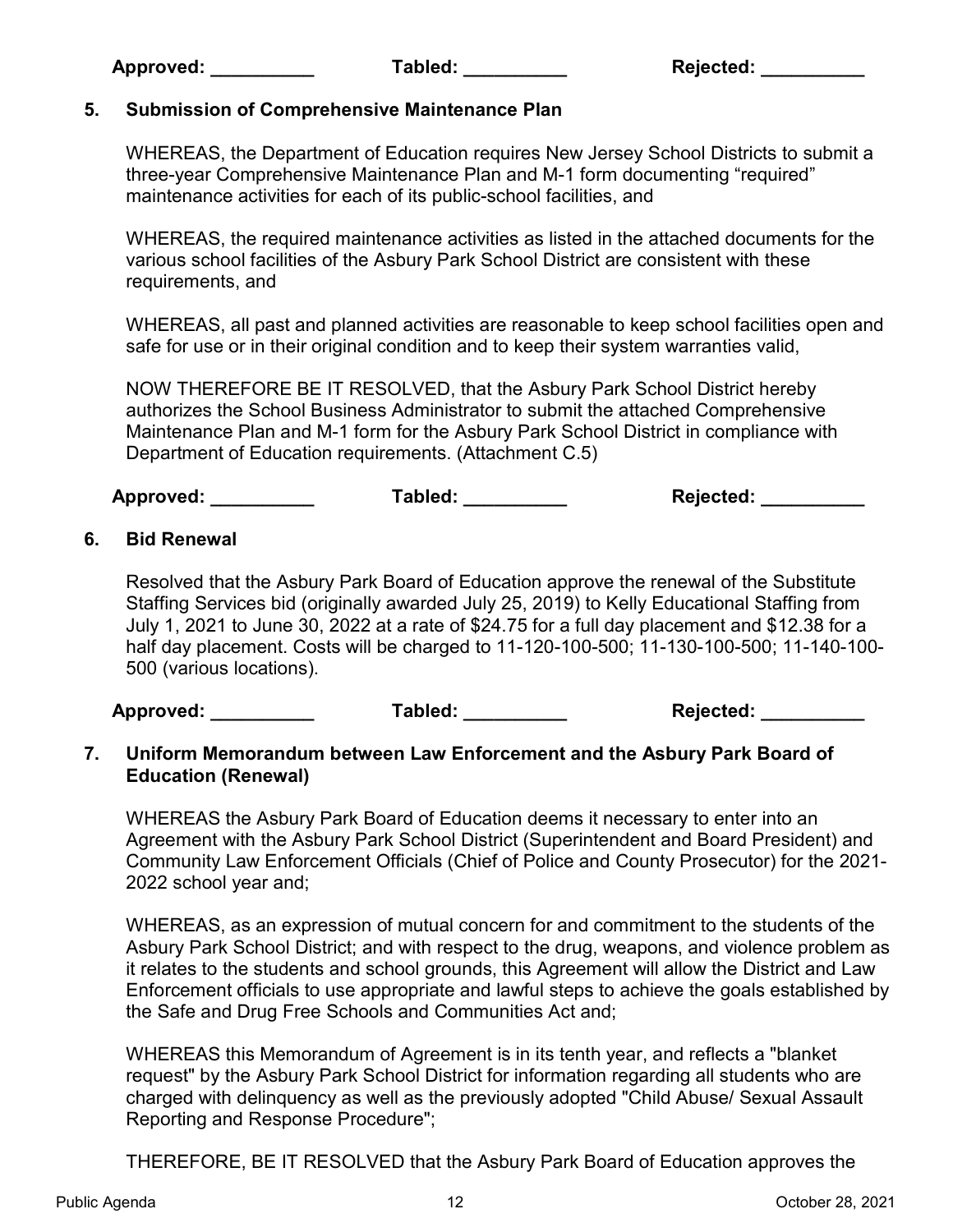Uniform Memorandum between Law Enforcement and the Asbury Park Board of Education for the 2021-2022 school year. Original contract is on file in the Business Office.

|    | Approved: __________             | Tabled: __________                                       | Rejected: __________                                                                                                                                                                                                                                                                                                                  |
|----|----------------------------------|----------------------------------------------------------|---------------------------------------------------------------------------------------------------------------------------------------------------------------------------------------------------------------------------------------------------------------------------------------------------------------------------------------|
| 8. | <b>Acceptance of Grant Funds</b> |                                                          |                                                                                                                                                                                                                                                                                                                                       |
|    |                                  | 2021 to June 30, 2022. (Attachment C.8a)                 | <b>a.</b> Resolution to accept the 2021-2022 Perkins grant. The grant allocation is \$26,274.00 for<br>approved Career and Technical Education (CTE) programs. The grant period is July 1,                                                                                                                                            |
|    | Approved: __________             | Tabled: ___________                                      | Rejected: _________                                                                                                                                                                                                                                                                                                                   |
|    |                                  | 2021 to September30, 2022. (Attachment C.8b)             | <b>b.</b> Resolution to accept the 2021-2022 Elementary and Secondary Education Act (ESEA)<br>grant. The grant allocations are Title   A: \$1,844,645 Title   SIA: \$438,200 Title Ila:<br>\$87,117 and Title III: \$48,649.00 and Title IV A: \$155,265. The grant period is July 1,                                                 |
|    |                                  |                                                          | Rejected: _________                                                                                                                                                                                                                                                                                                                   |
|    |                                  | January 5, 2021 to September 30, 2022. (Attachment C.8c) | c. Resolution to accept the 2021-2022 Coronavirus Response and Supplemental<br>Appropriations Act of 2021 (CRRSA) Elementary and Secondary School Emergency<br>Relief Fund (ESSER II). The grant allocations are CRRSA-ESSER II \$6,972,102.00<br>Learning Acceleration \$447,434.00 and Mental Health \$45,000.00the grant period is |

Approved: \_\_\_\_\_\_\_\_\_\_\_\_\_\_\_ Tabled: \_\_\_\_\_\_\_\_\_\_ Rejected: \_\_\_\_\_\_\_\_\_

### 9. Pupil Placements

a. That the Board approve the placement of the following resident (and non-resident and Charter School) pupils at the facilities listed for the 2021-2022 school year.

| Student<br>ID# | D.O.B.     | Classification | Placement                               | Tuition                                            | <b>Start Date</b> |
|----------------|------------|----------------|-----------------------------------------|----------------------------------------------------|-------------------|
| 202501943      | 5/26/2007  | <b>GEN ED</b>  | LearnWell - Tutoring<br>Services        | \$292.60                                           | 9/9/2021          |
| 202404088      | 1/24/2006  | <b>GEN ED</b>  | LearnWell - Tutoring<br><b>Services</b> | \$292.60                                           | 9/9/2021          |
| 202501943      | 5/26/2007  | <b>GEN ED</b>  | <b>MOESC</b>                            | \$355 P/D: 45<br>Billable Days =<br>\$15,975       | 10/15/2021        |
| 202306284      | 11/24/2007 | <b>GEN ED</b>  | <b>MOESC</b>                            | \$355 P/D: 45<br>Billable Days =<br>\$15,975       | 10/21/2021        |
| 202603332      | 4/4/2008   | <b>GEN ED</b>  | <b>MOESC</b>                            | \$355 P/D: 45<br>Billable Days =<br>\$15,975       | 10/8/2021         |
| 202401420      | 2/17/2006  | <b>GEN ED</b>  | <b>MOESC</b>                            | \$355 P/D: 45<br>Billable Days =<br>\$15,975       | 10/22/2021        |
| 202602526      | 1/3/2008   | <b>GEN ED</b>  | Coastal Learning<br><b>Services</b>     | \$298.91 P/D: 45<br>Billable Days =<br>\$13,450.95 | 10/25/2021        |
| 202401138      | 6/8/2006   | OHI            | <b>COLLIER</b>                          | \$57,629.00                                        | 9/28/2021         |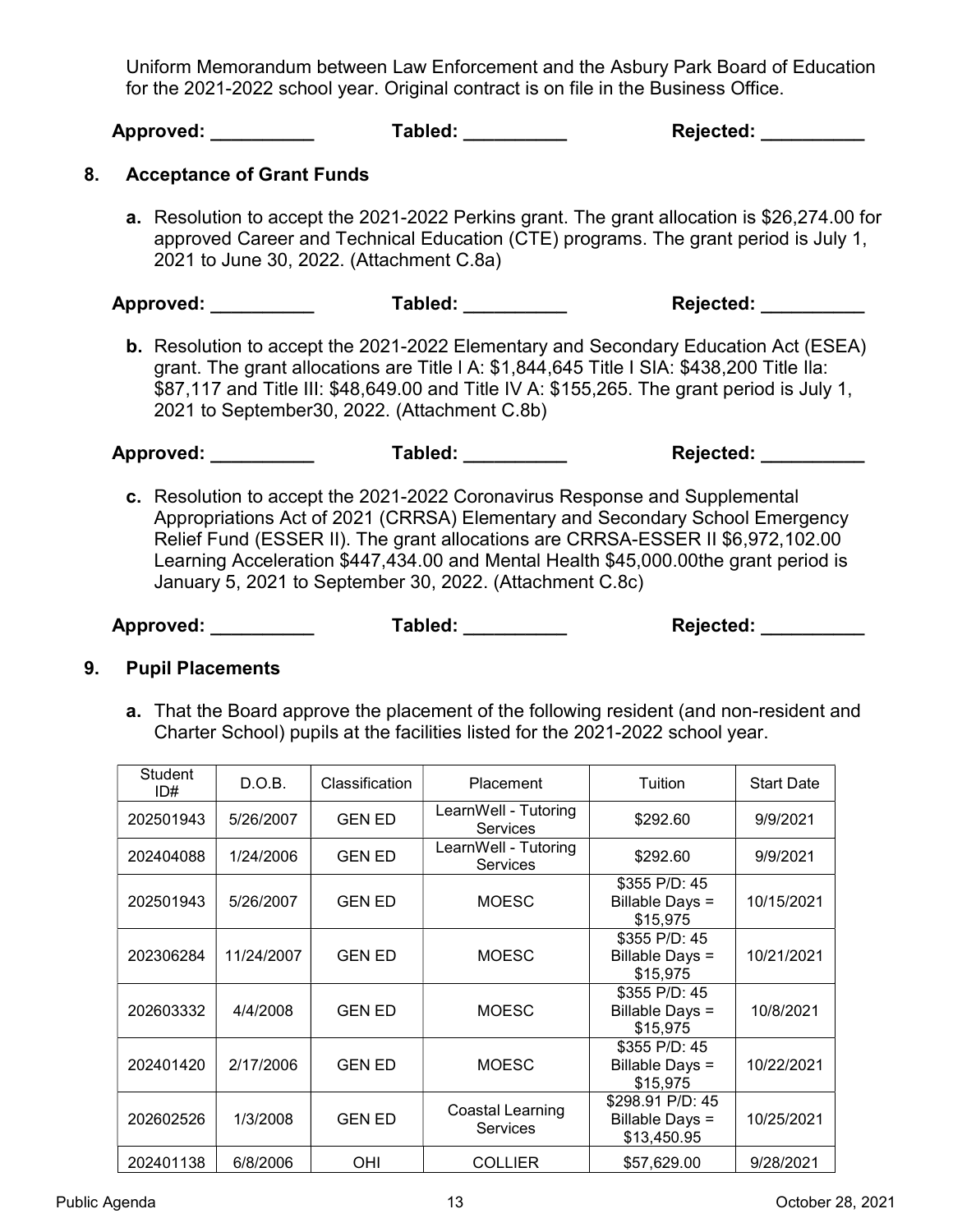| 203002146 | 11/24/2011 | <b>OHI</b> | <b>NEW ROAD</b>          | \$73,245.90     | 7/1/2021  |
|-----------|------------|------------|--------------------------|-----------------|-----------|
|           |            |            | MED/BED SIDE             |                 |           |
| 202902194 | 12/27/2010 | ED         | <b>INSTR./LEARNWELL</b>  | $$55$ p/h       | 9/28/2021 |
|           |            |            |                          | \$42915         |           |
| 203202809 | 7/19/2012  | OHI        | <b>Freehold Township</b> | \$35245 1:1Aide | 9/15/2021 |
| 203502442 | 05/08/2017 | PD         | <b>SCHROTH</b>           | \$73,590.00     | 10/4/2021 |
| 202504591 | 07/29/2006 | ED         | <b>COASTAL</b>           | \$51,113.61     | 9/28/2021 |
| 203305545 | 10/23/2014 | MD         | <b>SCHROTH</b>           | \$73,590.00     | 7/1/2021  |
| 203602599 | 10/11/2017 | PD.        | <b>SCHROTH</b>           | \$73,590.00     | 7/1/2021  |

Approved: \_\_\_\_\_\_\_\_\_\_ Tabled: \_\_\_\_\_\_\_\_\_\_ Rejected: \_\_\_\_\_\_\_\_\_\_

b. The following pupils are to be dropped from their out of district placements.

| Student ID# | D.O.B.     | Classif | Placement                | Exit Date | Reason                                |
|-------------|------------|---------|--------------------------|-----------|---------------------------------------|
| 202402571   | 10/22/2005 | TBI     | New Roads                | 9/20/2021 | Residential placement                 |
| 201950598   | 11/12/2000 | MD      | <b>Children's Center</b> | 9/27/2021 | Moved                                 |
| 202503294   | 12/1/2006  | OHI     | CPC                      | 9/16/2021 | <b>Transferred Academy</b><br>Charter |

Approved: \_\_\_\_\_\_\_\_\_\_\_\_\_\_ Tabled: \_\_\_\_\_\_\_\_\_\_ Rejected: \_\_\_\_\_\_\_\_\_

# 10. Lease Agreement

WHEREAS, the Asbury Park Board of Education ("Board") is in need of property to house its administrative offices; and

WHEREAS, the GECC Family Limited Partnership is the owner of real property located at 910 Fourth Avenue, Asbury Park, New Jersey 07712 ("Property"); and

WHEREAS¸ the Board has determined that the Property is suitable for its needs; and

WHEREAS, the GECC Family Limited Partnership desires to lease to the Board and the Board desires to lease from the GECC Family Limited Partnership the Property for use as administrative offices; and

WHEREAS, the Board and GECC Family Limited Partnership desire to enter into a lease agreement ("Lease") from May 1, 2022 through April 30, 2024 with an option to renew to the extent permitted by law; and

WHEREAS, the Board shall pay rent in the amount of Twenty-One Thousand and Sixty-Three Dollars (\$21,063.00) per month in the first year of the lease and Twenty-One Thousand Three Hundred Seventy-Nine Dollars (\$21,379.00) per month in the second year of the lease.

NOW THEREFORE BE IT RESOLVED, that the Board hereby approves the Lease, for the term and amount of rent set forth above, with the GECC Family Limited Partnership for the property located at 910 Fourth Avenue, Asbury Park, NJ 07712; and

BE IT FURTHER RESOLVED, that the Lease is subject to the annual appropriations requirements mandated by N.J.A.C. 6A:26-10.10; and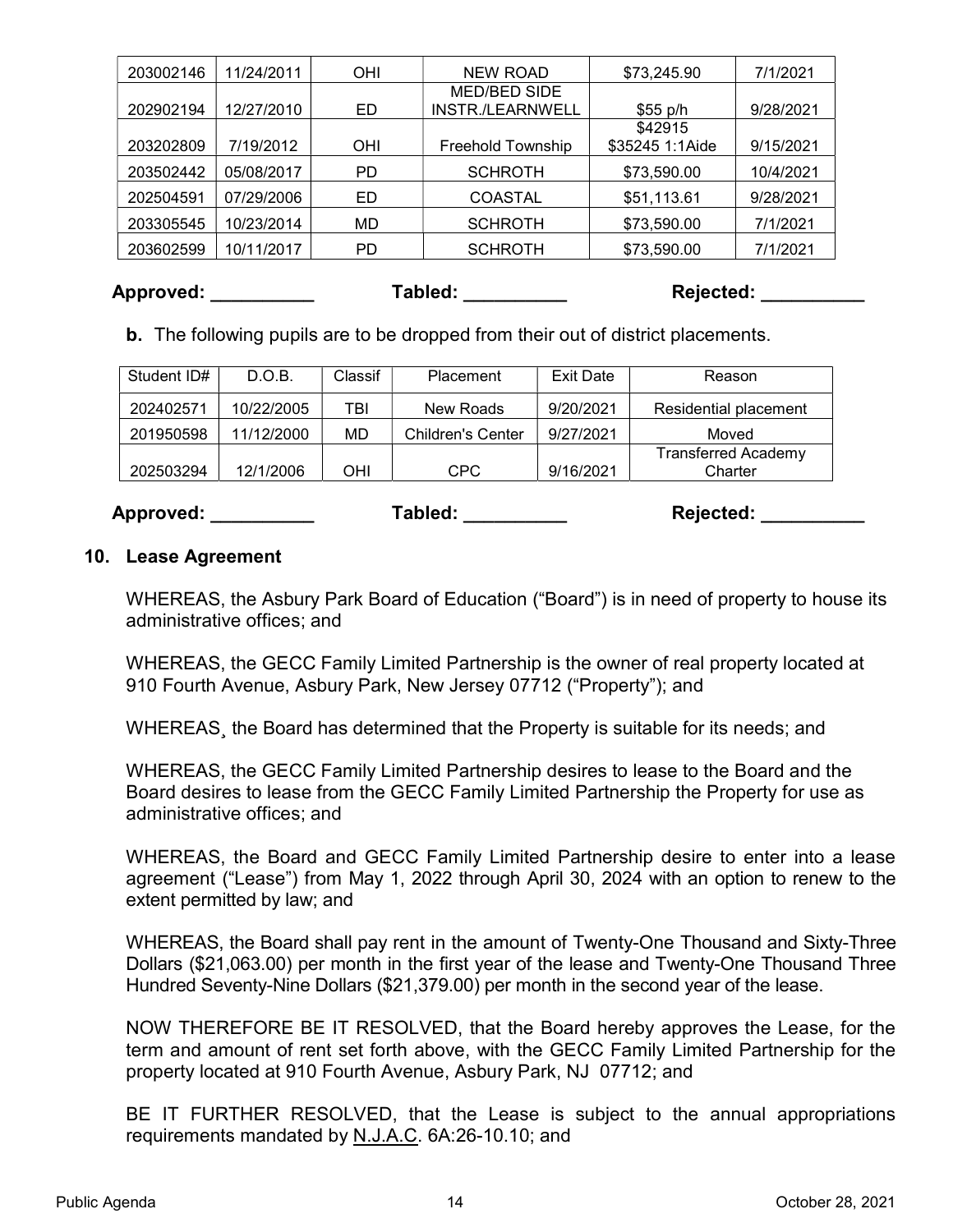BE IT FURTHER RESOLVED, that the Board hereby authorizes the Board Administration and the Board's Counsel to prepare, transmit, and execute all documents and perform all actions necessary to effectuate the intent and purpose of this Resolution.

Approved: \_\_\_\_\_\_\_\_\_\_\_\_\_\_ Tabled: \_\_\_\_\_\_\_\_\_\_\_ Rejected: \_\_\_\_\_\_\_\_\_\_\_

# 11. Motion to Go Into Executive Caucus

WHEREAS, the Open Public Meetings Act allows for the exclusion from discussion at the public portion of a meeting of certain matters as outlined below, and

WHEREAS, the Asbury Park Board of Education wishes to discuss such matters made and will make such discussion public when a proper conclusion has been reached:

NOW, THEREFORE BE IT RESOLVED that the Asbury Park Board of Education will hold a closed executive session on this date October 28, 2021 at Asbury Park, New Jersey, for the purpose(s) as outlined and described below. Upon return action may be taken.

| 1. Confidential Matters per Statute on Court Orders        |  |
|------------------------------------------------------------|--|
| 2. Impact Rights to Receive Federal Funds                  |  |
| 3. Unwarranted Invasion of Individual Privacy              |  |
| 4. Collective Bargaining                                   |  |
| 5. Acquisition of Real Property or Investment of Funds     |  |
| 6. Public Safety Procedures                                |  |
| 7. Litigation or Contract Matters or Att./Client Privilege |  |
| 8. Personnel Matters                                       |  |
| 9. Imposition of Penalties Upon an Individual              |  |

### 12. Adjournment

### Business Office Addenda

### 1. Donations

Resolved that the Asbury Park Board of Education accepts the donation from Merissa of 17 patio chairs and 5 patio tables with an estimated value of \$2,195 and as per Board Policy 7230 and on the recommendation of the Acting Superintendent of Schools and as per the donors' request, assigns the donation to the Asbury Park School District. The Board instructs the Acting Superintendent of Schools to write a letter thanking Merissa (Asbury Park, NJ).

| Approved: | Tabled: | <b>Rejected:</b> |
|-----------|---------|------------------|
|           |         |                  |

### 2. Substitute Athletic Trainer

Recommend that the Asbury Park Board of Education approve Tactical Athletic Training Institute LLC to provide substitute athletic trainers for all sports. Tactical Athletic Training Institute will provide a trainer to work with all athletes on game days in the absence of the